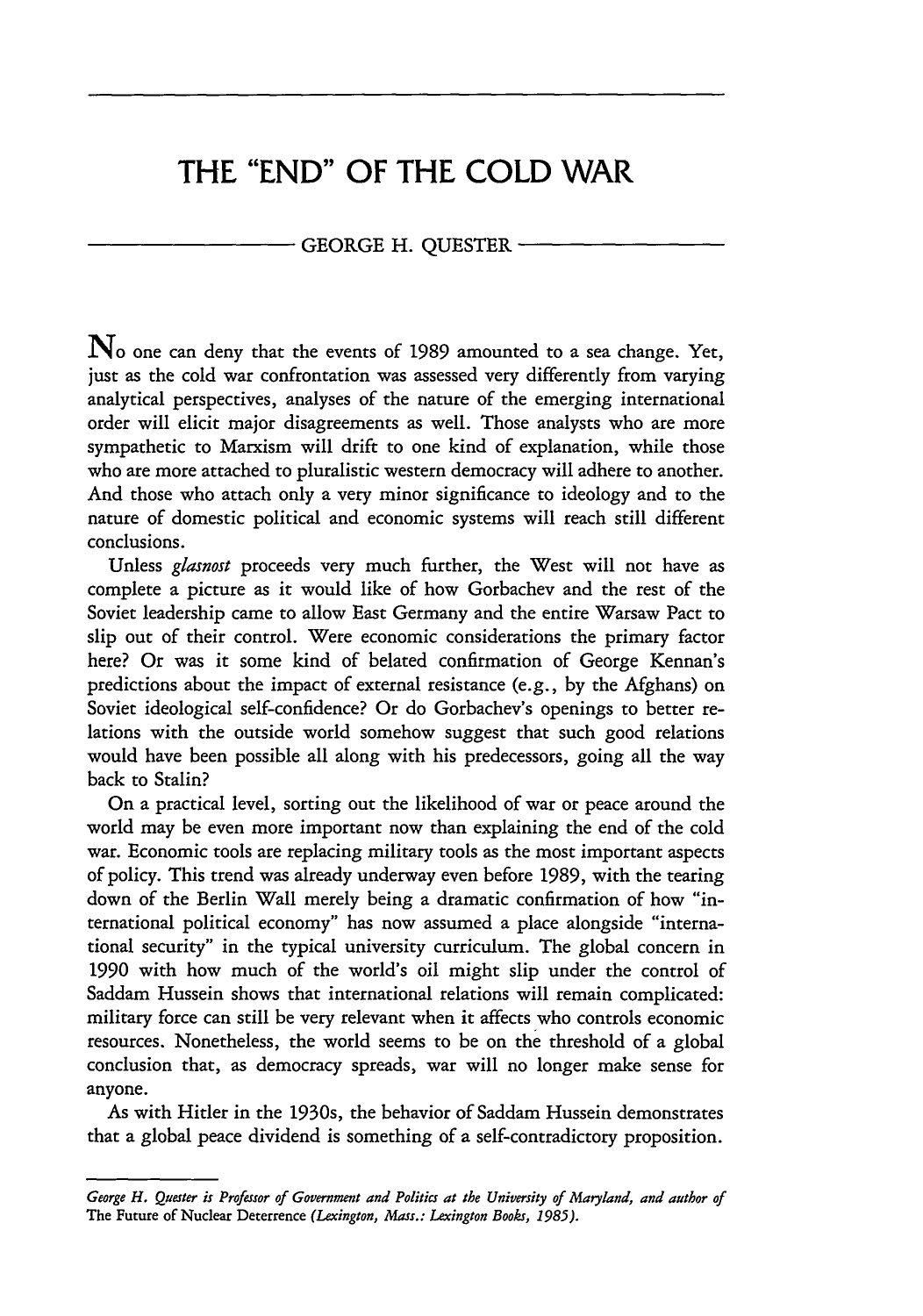An adventurous dictator can exploit this desire for peace to seize assets and territory. The message of Hitler in 1930 or Saddam in 1990 is essentially the same: "Since you desire peace so much, you will surely wish to stay out of my way as **I** make my conquests." One of the most important observations of Clausewitz was that "[t]he aggressor always calls for peace."<sup>1</sup> It is the side that resists aggression that produces a war, for if it simply gave in, no one would consider what transpired to be a war. World War II is remembered as having begun in September 1939, because the Poles resisted Hitler's attack, rather than in October 1938, when the Czechs did not.

Yet Hitler, Mussolini, and Saddam Hussein were dictators, never tolerating an opposition in a multi-party election campaign. Western liberals believe in democracy in all aspects, because it works for the happiness of the people involved in domestic life, and because it is assumed to produce peaceful international relations. As it enters the post-cold war years, with a spread of political democracy, the world will see dramatic proof, or dramatic refutation, of this tenet of liberal faith. Just as the wars between Vietnam and Cambodia, and then between Vietnam and China, had to be upsetting for any Marxist who had assumed that there would never be war between two Communist states, so such a war between two democracies could be finally disillusioning for a western liberal.

### Economic Explanations

Why exactly did Gorbachev allow the Berlin Wall to fall, and, within the **USSR,** allow all of what *glasnost* and *perestroika* have amounted to up to the present? Very few western analysts saw Gorbachev, as he rose to power, as some kind of western liberal, as someone who considered Jefferson, Locke, or Wilson to be more relevant than Marx or Lenin. For the first several years of his rule, Gorbachev seemed mainly to be espousing a more honest and strict version of communism, wherein personal corruption would be less tolerated, store-managers would actually have to keep their grocery stores open for the entire advertised time, and alcohol abuse would be reduced, but where the Communist party would continue to rule without having to face opposition in elections, and where central management would still set prices and wages without any guidance from market mechanisms.

As Gorbachev surprised the world with what became an end to the cold war, the logical inference is that he himself had to be shocked at some point into making such moves, and the most plausible source of shock here is to be found in the realm of economics.<sup>2</sup> At some crucial point, Gorbachev must have been briefed on how totally bankrupt the Soviet economy had become in the years from Lenin to Brezhnev, how incapable of even keeping up with

**<sup>1.</sup>** Carl **Von** Clausewitz, *On War* (Princeton, **N.J.:** Princeton University Press, **1976), 370.**

<sup>2.</sup> On Gorbachev's economic problems see **Jan M. Lodal,** *Saving Perestroika:* Gorbachev's *Next Step* (Washington, **D.C.:** The Atlantic Council, **1990).**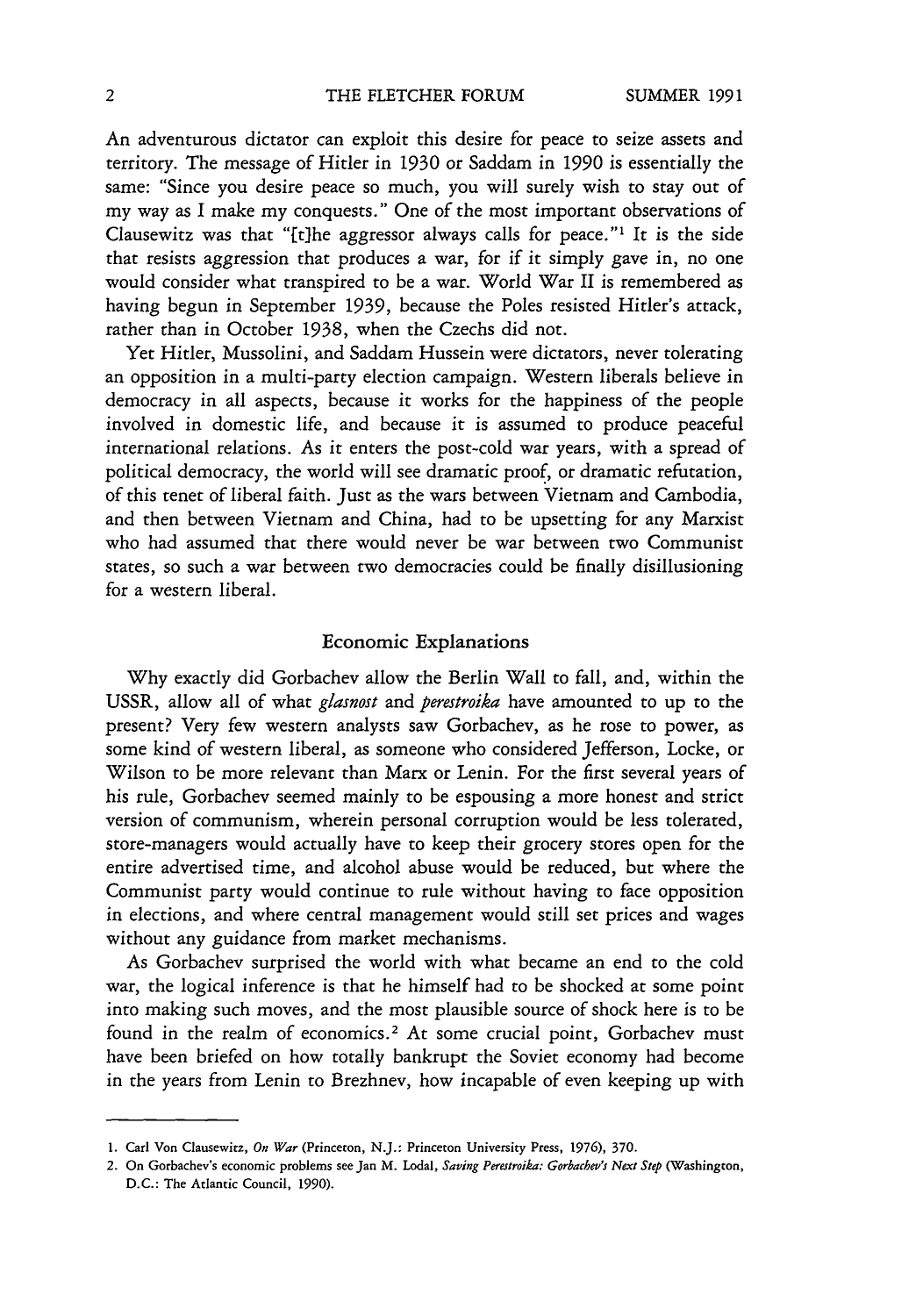the forward progress of the outside world, much less of surpassing it. Since everything else, in some elementary material sense, is derived from the basic economic accomplishments of one's society, the economic debacle Gorbachev had inherited presaged major consumer dissatisfactions, as well as a loss of relative international military power.

At some moment of truth, therefore, Gorbachev and his Soviet advisers realized that economic liberalization would be required if any material improvement of the Soviet economy was to be hoped for, and perhaps that this logically and inherently would require some political liberalization as well.

Around the world, it is not so clear that market economics and political freedom are inevitably linked. Taiwan and Chile suggest otherwise in one direction, and the democratic socialist governments of Scandinavia have at times strived to disprove the linkage in the other. But classic liberals like Friedrich Hayek<sup>3</sup> would agree with Marxists like Fidel Castro that there is a sort of iron law by which economic individual freedom and political liberty are tightly linked: if you want socialism you cannot have free elections; if you want free elections, you cannot have socialism. And, if you want the gains of free-market capitalism, you will have to move toward free elections.

Gorbachev apparently concluded that the economic weaknesses of the USSR precluded continued support for the Communist regimes of the Warsaw Pact, and that Poles, Czechs, East Germans, and all others residing inside the Soviet sphere of influence would thus have to be allowed to take the meaning out of the pact and adopt non-Communist rule for themselves. Committed Leninists like Castro and Erich Honecker have argued that these concessions, as well as moves toward freedom of expression, contested elections, and the potential rights of self-determination within the Soviet Union itself, were premature and unnecessary.

As a life-long Communist, Gorbachev may also have had an exaggerated idea of communism's appeal to and popularity among the workers and masses of the countries it had governed, causing him (like Honecker) to realize too late that even a partial opening of exits from East Germany to the West would cause the entire Communist position in Eastern Europe to unravel, and to overrate the Communists' chances of winning any elections in Hungary or holding on to any power in Poland.

It will be a long time before the West knows whether Gorbachev had really anticipated how total the rejection of Communist rule would be all across Eastern Europe once it was made clear that Soviet troops would not intervene again as they had in East Germany, Hungary, and Czechoslovakia in the past. Communist rulers around the world probably tend to overestimate their own popularity, even while they believe that what they are delivering to the people is so important that one should rarely, if ever, take chances with contested elections.

<sup>3.</sup> Friedrich Hayek, *The Road to Serfdom* (Chicago: University of Chicago Press, 1944).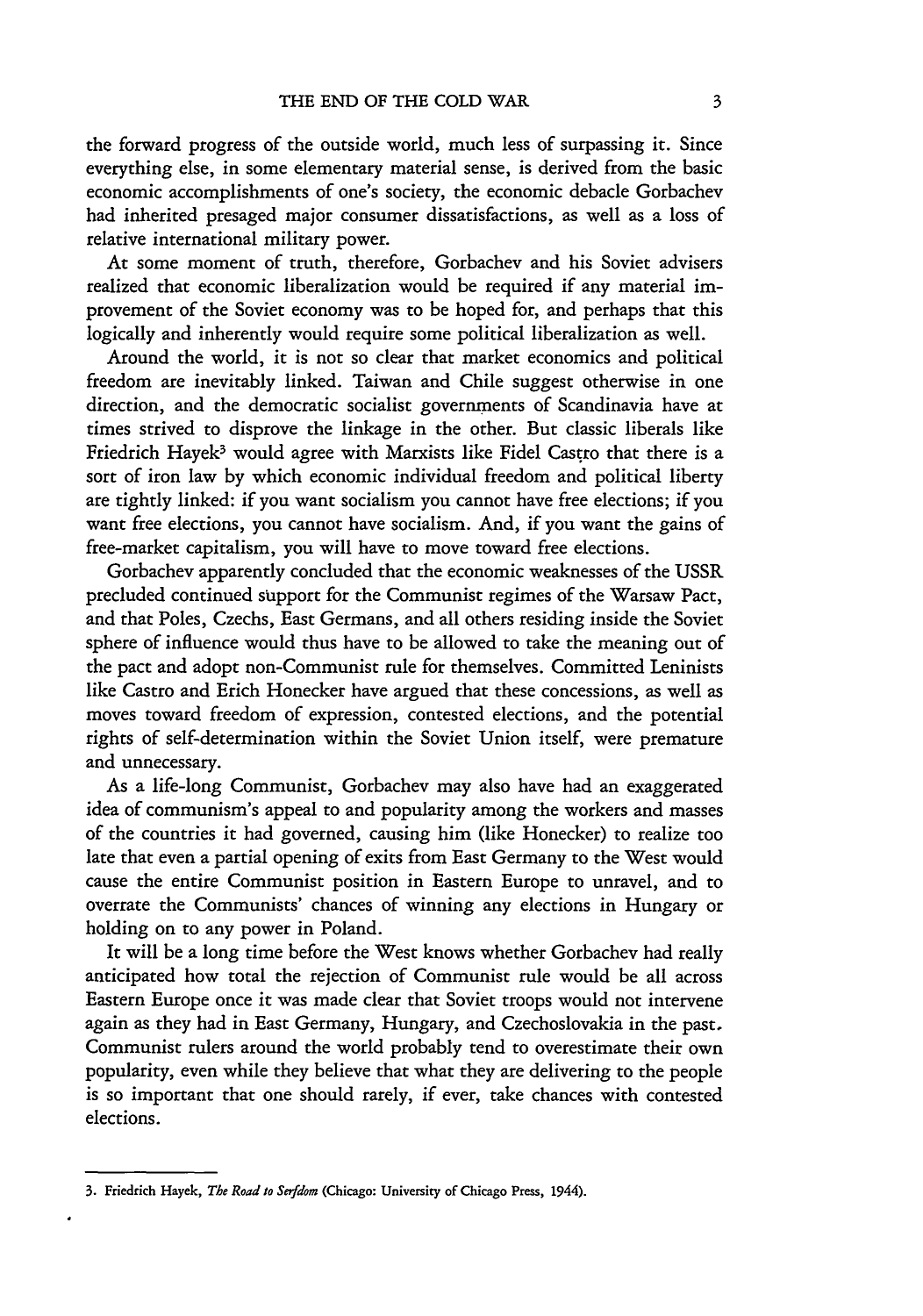## International Security

If economic factors are powerful candidates as the primary cause of the "end" of the cold war, they are so only because they translated into the effective termination of the Warsaw Pact. For decades, the geopolitical centrality of the **USSR** has been exacerbated by the forward position at which Soviet tank forces were deployed in the center of Germany, and by the reinforcement potentially offered to such forces by the armies of the Warsaw Pact, particularly the East German army, regarded as the best in the pact in training and discipline. Anyone seeking relief for cold war concerns in the 1960s or 1970s could have found some solace in the hope that under many scenarios the Soviet Union might not have been able to count heavily on the Czech or Hungarian armies. The success of any war between the Warsaw Pact and the North Atlantic Treaty Organization (NATO) would thus have depended largely on how the war began.

Yet what might have looked like wishful thinking in the pre-1989 years became a sure thing after 1989. The grip of the Soviet military, party leadership, and secret police apparatus on the societies and military potential of the countries of the Warsaw Pact was decisively broken. Whether Gorbachev intended to end the cold war, or merely let the trigger for cold war anxieties slip out of his fingers, the result was the same. The Soviets now have to withdraw their tanks and troops from Czechoslovakia, Poland, Hungary, *and* East Germany. If they were to attack NATO in the future, they would first have to fight their way across a zone of neutral or hostile countries, with none of those old Warsaw Pact armies plausibly enlistable as allies.

The Soviet withdrawal from Eastern Europe does not eliminate the threat to the West completely, but it substantially attenuates it. The total Russian population, some 160 million, still far outstrips the total for any other single nationality on the European side of the Urals (the Germans at some eighty million come next), the total of Soviet tanks remains large, and the **USSR** still sits at the center of the continent. Yet NATO has lost adversaries and gained allies in the transformation of the Warsaw Pact, and it has certainly gained room for maneuver. As the Soviet conventional threat to Western Europe is much reduced, so is the need for western threats of nuclear escalation, contemplation of substantial conventional force expansions, or fear of Soviet intimidation or "Finlandization."

It is possible that Gorbachev actually *intended* to terminate the cold war, rather than simply having this come as the by-product of pressing domestic economic adjustments. In the latter part of the 1980s, when most people would still have regarded the reunification of Germany as an impossible dream, Soviet defense analysts, especially the civilians attached to various research centers advising Gorbachev, had begun to endorse notions of "defensive defense" or "defensive sufficiency."<sup>4</sup> This was part of a more open discussion of

**<sup>4.</sup> For** some very valuable Soviet statements **on** this subject see the **1987 IMEMO Yearbook,** Institute **for**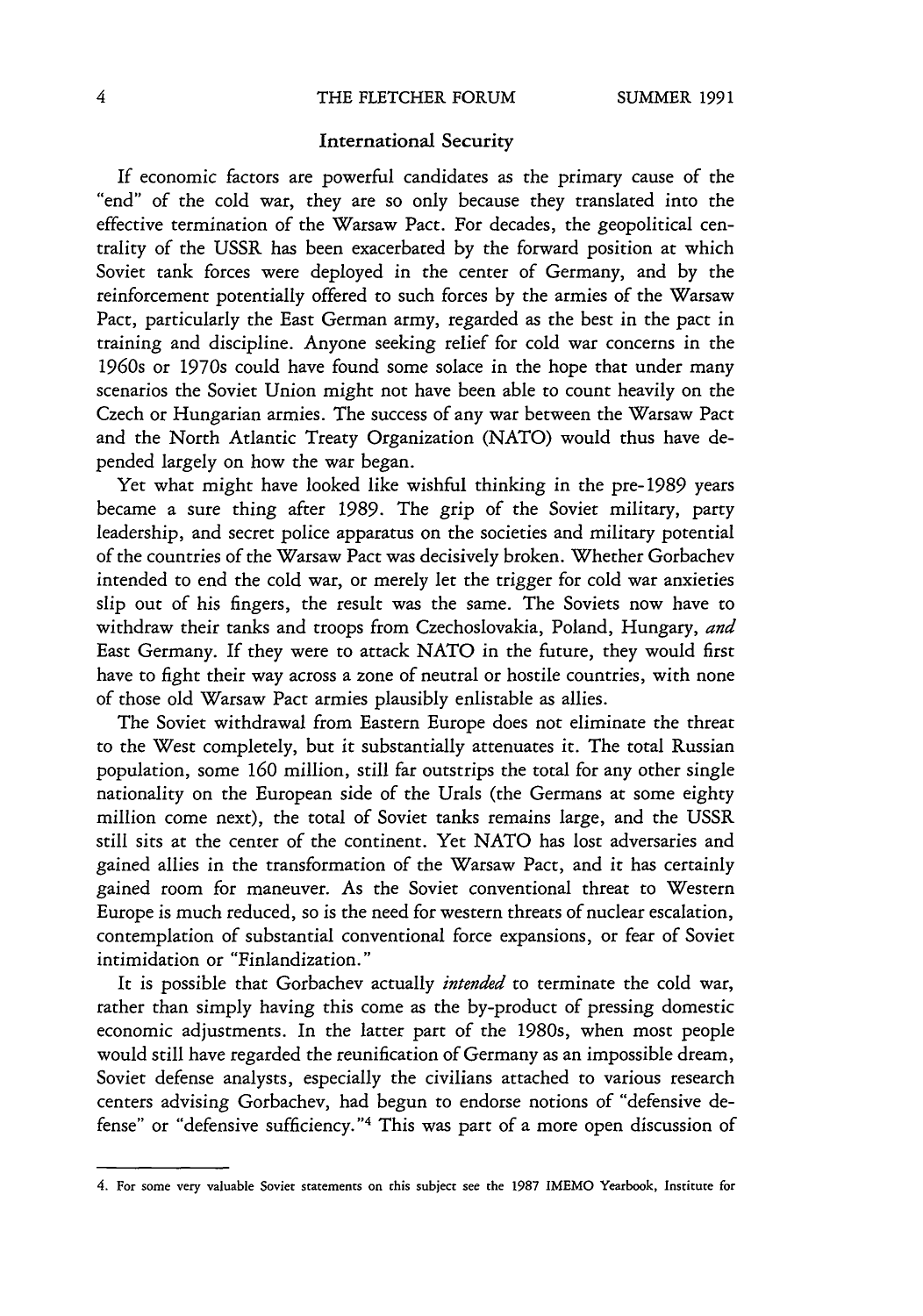the confrontation between NATO and the Warsaw Pact, in which the Soviets were for the first time admitting that a large part of the tension between the two alliances had been caused by the heavy Soviet investment in tanks and other tools of offensive warfare. While continuing to assert that the Soviet Union had always maintained only peaceful and defensive *intentions,* these analysts, joined ultimately by Gorbachev himself, conceded that offensive *capabilities* were by themselves enough to cause other states to be fearful. While noting that the geographical centrality of the **USSR** was something over which the Soviets had never had any choice, these statements now admitted that the investment in military mobility had exacerbated and worsened the inherent threat.

> It is possible that Gorbachev actually *intended-* to terminate the cold war, rather than simply allowing it to end as a by-product of pressing domestic economics adjustments.

There are several alternative explanations of why these statements, ultimately reflected in Gorbachev's unilateral commitments to reductions in Soviet tanks and total conventional forces and in the Conventional Forces in Europe agreements, were forthcoming. These may, as argued above, merely have been a reflection of the pressing demands of the Soviet economy and the need for economic *perestroika,* as the maintenance of conventional forces is the most expensive of military investments. They may similarly have been a reflection of the political *glasnost* which seemingly had to accompany *perestroika;* if all Soviet discussions were now to be freer and more open, it was certainly possible that fair-minded Soviet defense analysts would stop claiming that NATO and the cold war were simply the products of Wall Street propaganda. The new Soviet statements about the need to restructure land forces toward the defensive have in effect amounted to a plea of guilty to decades of western accusations about the threats posed to Western Europe.

Yet apart from the demands of economic restructuring which require military cutbacks and the free flow of ideas among Soviet intellectuals, Gorbachev and his associates may also have been weary and frightened of the threats they had to face in response to the challenges the USSR had posed in the cold war-the continual threat of nuclear escalation if a war were ever to break out. If Gorbachev ever wanted to see the end of western nuclear trip wire

World Economy and International Relations, *Disarmament and Seturity 1987* (Moscow: Novosti Press Agency Publishing House, 1988).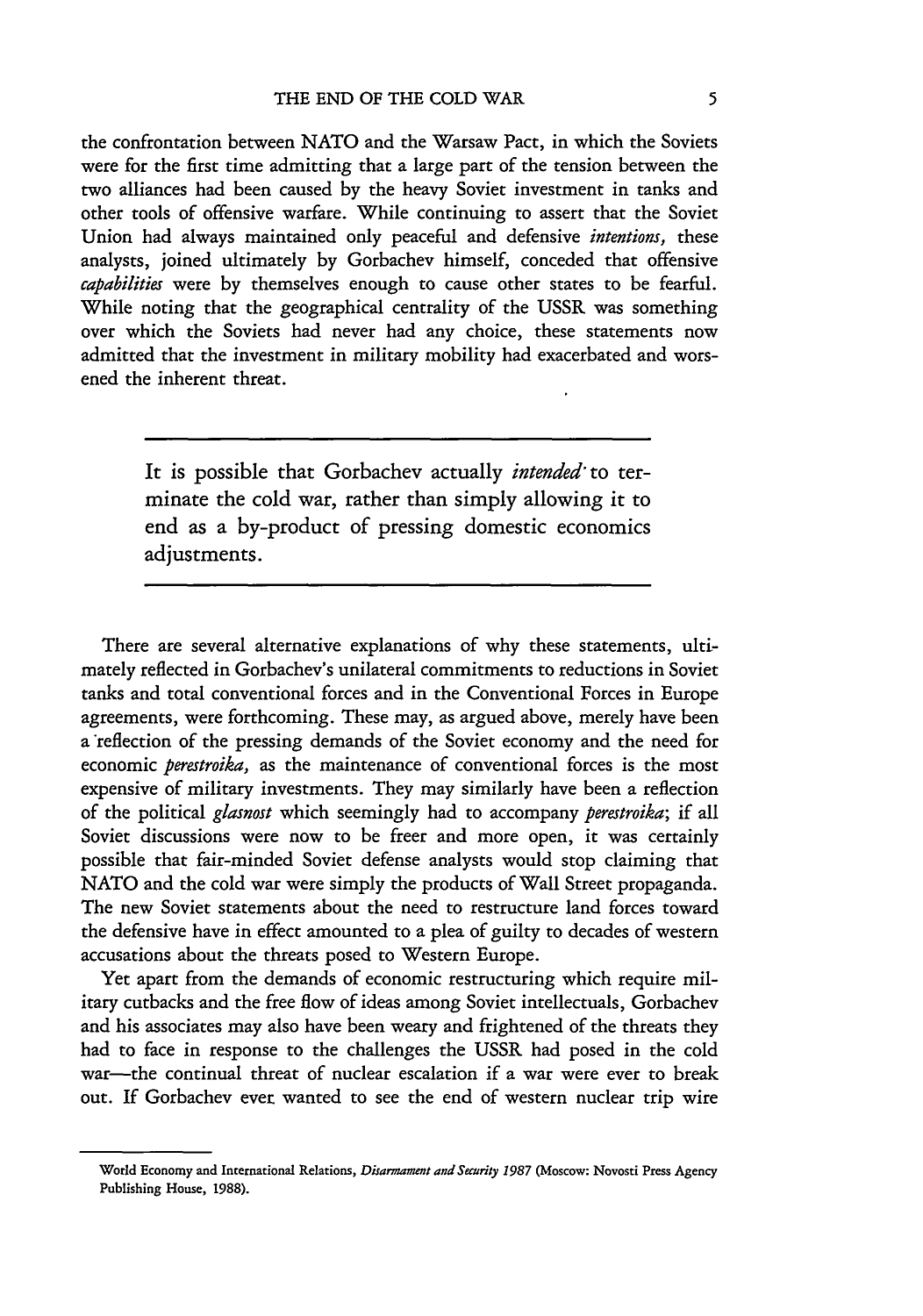deployments across the center of Europe and head off the enormous western military buildup launched in the Reagan years, he would first have to pull back the Soviet tank divisions against which these nuclear trip wires had been installed.

It will be a long time before scholars can establish whether Moscow would have been willing to withdraw its armor from its forward positions even if the Soviet economy had not been in such dire straits. The West indeed saw some evidence of a new Soviet reasonableness on international security issues in the admissions that Soviet tank forces were a cause for concern before the West was exposed to the full signs of the Soviet economic collapse; but the early warnings on the economy were already becoming visible in the mid-1980s.

#### Democracy vs. Geopolitics

The mature cold war could support the realist theory of simple power politics, by which all states behave the same and any power holding the central position on the world's largest continent would be a threat to the balance of power. It could also support the liberal view that instead viewed the major threat as stemming from the expansionist ideological imperatives of Marxism.

The events of 1989 are seen around the world as a dramatic confirmation of the liberal democratic view of the world. Woodrow Wilson spoke in 1917 of "making the world safe for democracy," but he really also meant making it safe by democracy.<sup>5</sup> If the Soviet Union has come to believe that the workers of the world are not waiting for the Red Army to come and liberate them, will this produce peace in the world, regardless of geopolitics? And what if democratic practices and democratic government actually come to govern the Soviet Union itself? Could there be a cold war or a hot war between two political democracies?

Many liberals will say that they cannot conceive of any such war between two democracies. Power politics-oriented analysts will scoff in reply, noting that, until very recently, there were only some eighteen or so democracies in the world. Perhaps, they may suggest, democracies have not fought each other because they were not given a fair chance.

While the possibility of war between democracies remains an unresolved question, what is clear is that a nondemocratic state in a largely democratic world can still threaten the entire world order. If the aggressiveness of Saddam Hussein is truly curbed by a coalition of nations which are increasingly democratic and peace-minded, something will be established that would have warmed Woodrow Wilson's heart: a world made safe both by and for democracy.

**<sup>5.</sup>** The Wilsonian world-view is discussed in Edward H. Buehrig, *Woodrow Wilson and the Balance of Power* (Bloomington, Ind.: Indiana University Press, **1955).**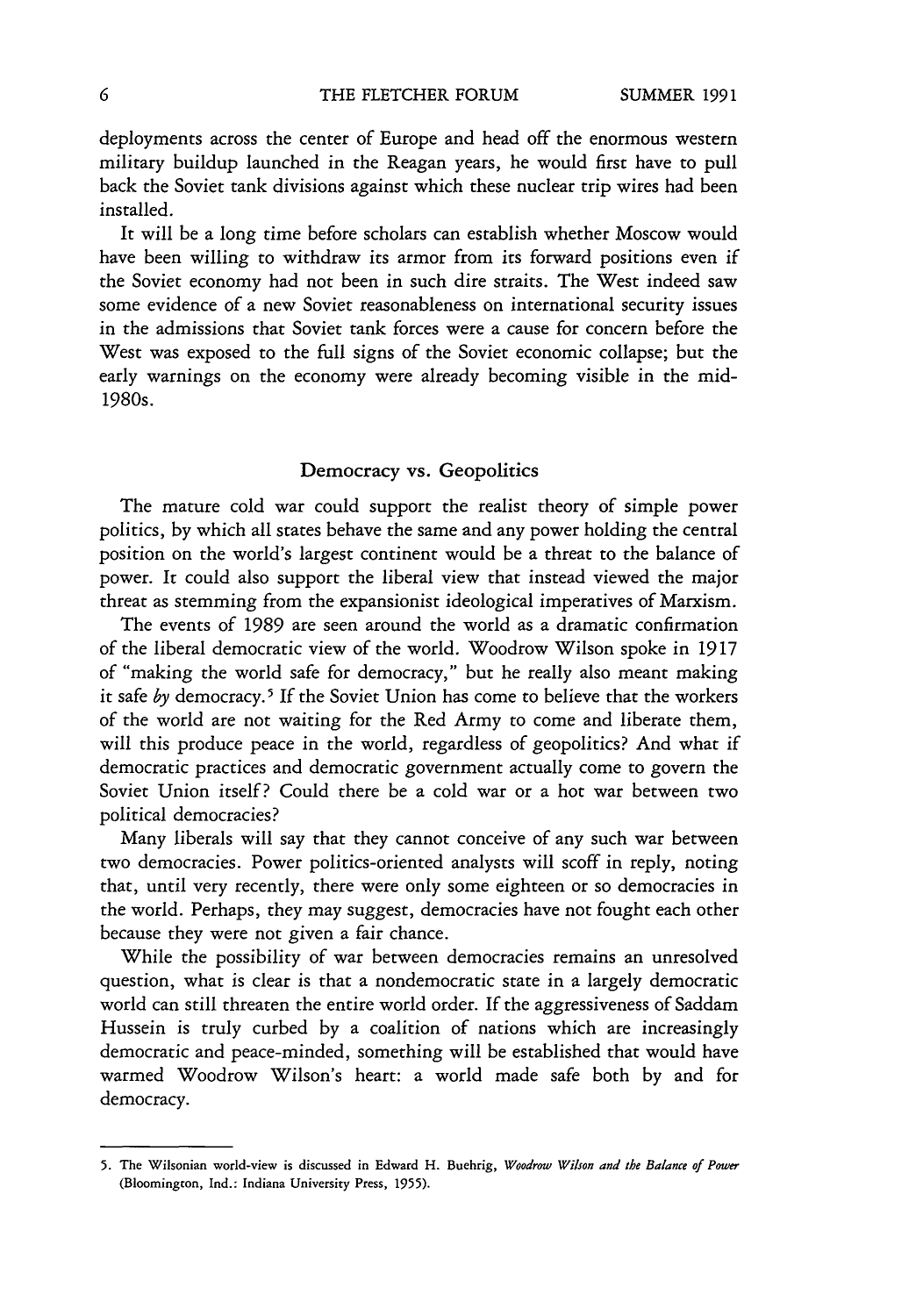# Oil and Economic Factors vs. Geopolitics

The geopolitical theories of Sir Halford John Mackinder and Alfred Thayer Mahan were in flat disagreement about whether the seas or the Eurasian landmass were the key to power.<sup>6</sup> But these two writers totally agreed on the one question which defines them as geopoliticians, namely that the land/water boundary is crucial. In the years since World War I, however, a new geographic determinant may have arisen—the location of oil.<sup>7</sup>

More generally, the arguments have often enough been advanced, especially in the wake of the American disillusionment with the uses of military force in Vietnam, that the currency of economic power and the issues of economic interdependence will be much more important now than defense questions and the tools of military power.

But this may be an empty distinction. If the war with Iraq was "economic," it was also certainly "military." In many ways the cold war ended or at least abated because of economic factors; but the linkages are uncertain and complicated, and one could argue as well that it was western military preparedness that finally caused Moscow to rein in its ambitions and reduce its latent threat.

Should much less attention be paid to military questions in the post-cold war era? If economic interdependence grows in significance, the linkage by which this *replaces* military questions is hardly so straightforward or proven.

# Nuclear Weapons vs. Geopolitics

The ultimate western response to the threat posed by geopolitics and/or by Soviet ideology was, for more than four decades, to rely on the threat of nuclear escalation, always amid doubts and fears about how this could work. Very possibly this deterrent threat did prevent aggressions that would otherwise have occurred. North Korea, with Stalin's probable agreement, had indeed invaded South Korea in 1950, and this was the fate West Germany thereafter had to fear.

Once the first form of nuclear proliferation occurred, when the Soviet Union acquired nuclear weapons, doubts about the reliability of this American deterrent emerged. The French acquisition of such weapons by 1960 was rationalized as a means of overcoming such doubts, based on the argument that France would surely use its own bombs to retaliate against Moscow if Soviet tanks were crossing into France, even if the Soviet nuclear threat deterred the United States from unleashing its nuclear arsenal.

But what if every country were to imitate France and acquire its own nuclear weapons? If nuclear proliferation continues, the risks of local conventional aggression may decrease, but the risks of a nuclear war will surely rise,

**<sup>6.</sup>** HalfordJ. MacKinder, *Democratic Ideals andReality* (New **York:** W.W. **Norton, 1962);** Alfred Thayer **Mahan,** *The Influence of Sea Power Upon History* (Boston: Little, Brown, **and** Company, **1890).**

**<sup>7.</sup> For an** interesting overview **of** the importance **of** the **oil** factor see Daniel Yergin, *The Prize* (New **York:** Simon **and** Schuster, **1991).**